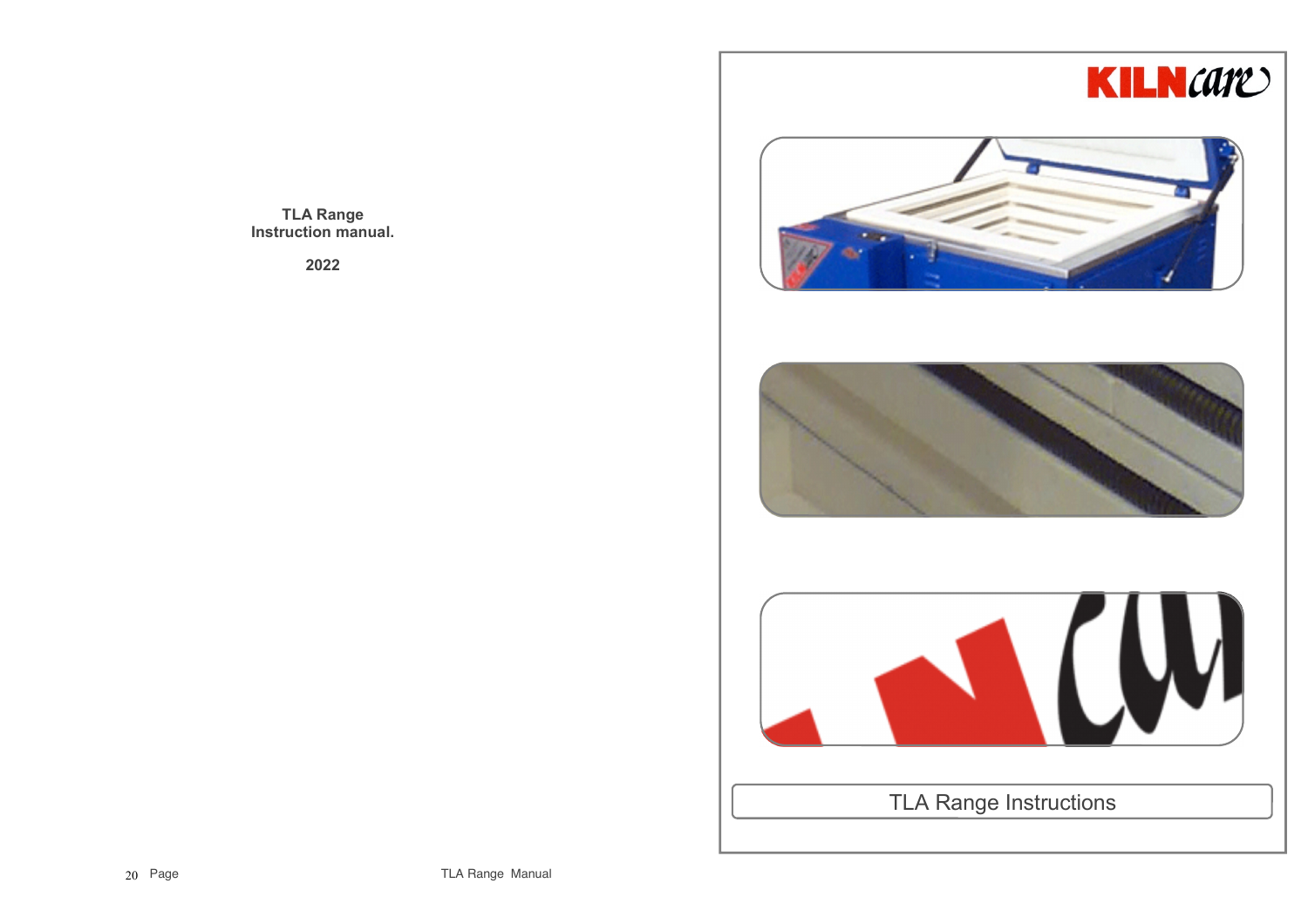



**Thank you for choosing to purchase one of the TLA range of kilns for your glass work.**

**We hope you will have many years happy use out of your kiln.** 

**The TLA range is very much a tried and tested formula. One that has seen this range of kilns provide reliable service in both educational and studio use for over 2 decades.**

**Please read this manual fully to get to know your kiln before use.**

 **Index**

Page

- 2 Safety notices
- 3 For your records / Where to site your kiln
- 4 Electrical connection
- 6 Initial firing<br>7 Operation /
- 7 Operation / The vents
- 8 The interlock / Loading
- 9 What to expect / Care
- 10 Kiln Control Instructions.
- 14 Trouble shooting<br>16 Contact us
- Contact us
- 19 CE Certificate

## **Safety notices**

Your TLA is designed and built to meet all European Directives and British Standards.

 However, as with all kilns, there are certain measures that you must take to achieve optimum safety.

## **Electricity**

 The TLA range meets all Electrical Safety Directives, including a door safety interlock switch. However, the kilns are electric and as such certain measures should be taken.

Keep the kiln dry.

# **European Declaration of Conformity.**

Kilncare Limited, The Kiln Works, 907 Leek New Road, Baddeley Green, Stoke on Trent, Staffordshire, United Kingdom, ST2 7HQ.

We declare that the equipment described below was manufactured ourselves to comply with directives listed. We do not give any assurance that the equipment is suitable for any purpose other than that listed below and must be operated and maintained in accordance with our operating instructions.

> **Products.**TLA range of kilns.

**Directives.** LVD - Low Voltage Directive 2006/95/EC.EMC - Electromagnetic Compatibility Directive 2004/108/EC.

**Harmonized Standards.**BS EN 1088:1995+A2:2008, BS EN 55014-1:2006, BS EN 55014-2:1997.

> **Description.** Glass casting kiln

**Purpose of use.**For the firing of glass items to the maximum temperature shown..

> **Product serial number.**As per affixed data plate.

> > **Manufacture year.**2022.

Technical documentation is held for this product.

 Lee Sherwin,Director,

Shower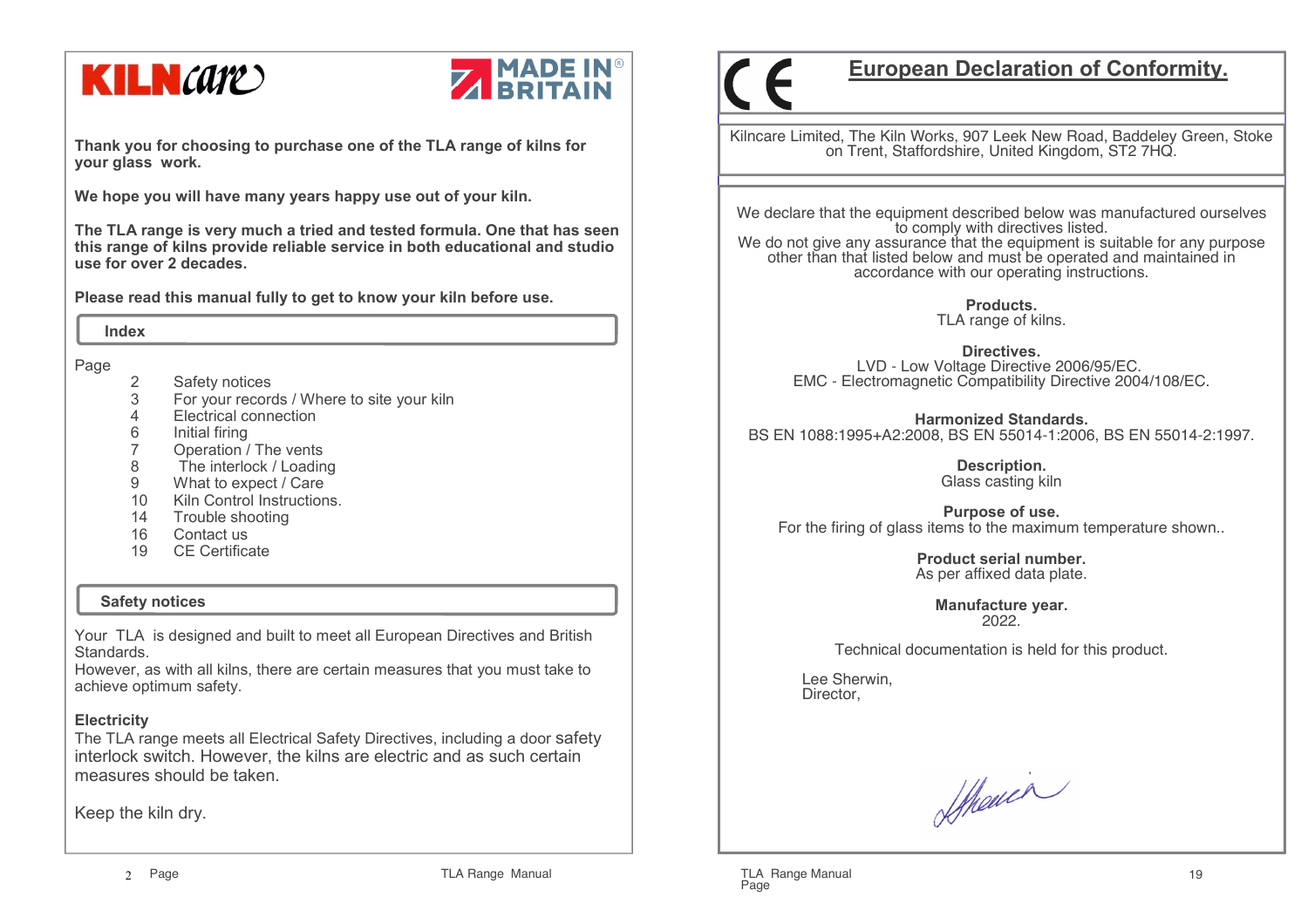Never attempt to remove any of the kiln covers or do any repair work when the kiln is plugged into a mains electricity socket or with the isolator turned on.

Never use the kiln if external cables are damaged.

Have the kiln tested by a competent person at least every 12 months.

#### **Hot Surfaces**

 The kiln will have hot surfaces. Do not touch the kiln when it has been on for any period of time as the case temperatures will rise with time.

Keep pets clear at all times.

Keep the kiln clear of flammable items such as curtains etc.

 **Your new arrival**

| For your records  |  |
|-------------------|--|
| Date of purchase. |  |

**Company purchased from \_\_\_\_\_\_\_\_\_\_\_\_\_\_\_\_\_\_\_\_**

**First date of use \_\_\_\_\_\_\_\_\_\_\_\_\_\_\_\_\_**

**Unpacking your kiln**

 Once unpacked please show consideration to the environment when disposing of your kiln packaging.

#### **Where to install your kiln**

 Position the kiln allowing a minimum of 30cm clearance around both sides. The kiln casing will get hot and so any combustible material must be kept at a safe distance. Never leave combustible materials on the kiln or touching the kiln during a firing.

#### Do not site the kiln close to flammable items such as curtains etc.

 The floor or bench must be capable of carrying the weight of the kiln. Consideration must also be given to the ceiling area above the kiln as heat will radiate upwards from the kiln.

Never use the kink has been the kink has been the summer of the summer of the summer of the summer of the summer of the summer of the summer of the summer of the summer of the summer of the summer of the summer of the summ Also there will be high temperatures vented through the lid chimney if it is used to cool the kiln especially. For this reason we recommend a minimum of 800mm clearance between the lid of the kiln and the room ceiling. If in any doubt use a vented canopy or some other form of heat protection for the room ceiling.

I**MPORTANT**. It is advised that the kiln is left untouched until the kiln has finished it's given program and fully cooled. Remember, whilst the kiln is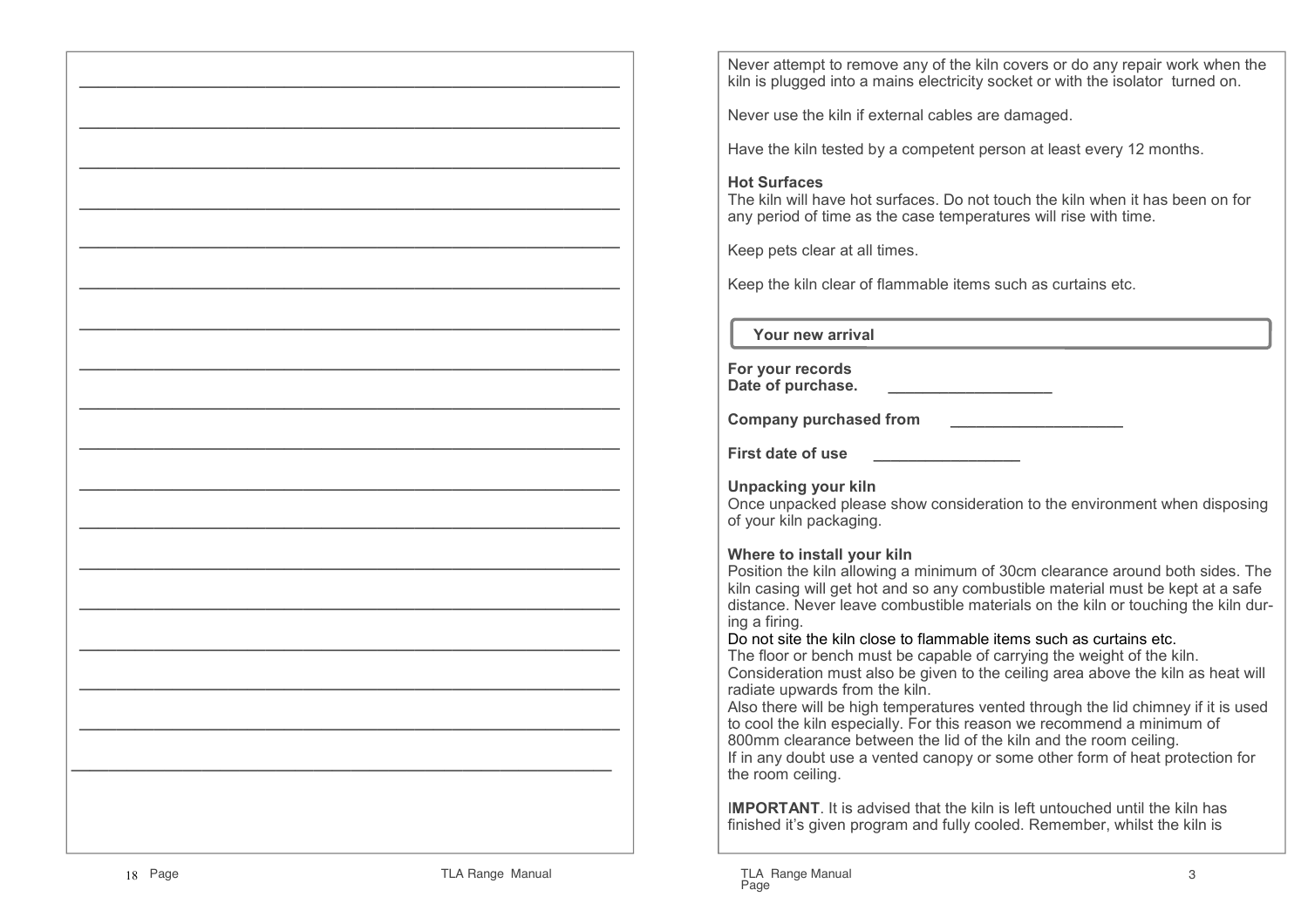cooling it may be possible that the external case temperature actually increases.

#### KEEP PETS AND CHILDREN AWAY FROM THE KILN DURING ITS FULL CYCLE AND UNTIL COOL.

Do not site the kiln outside.

It is advised to site the kiln in a room that has ventilation.

 After the first couple of firings there is almost no emissions from the kiln but there will always be vapour etc released by whatever you are firing in the kiln, especially stains so room ventilation is always advisable.

 The type of room venting required depends on many factors and so it is best to contact a ventilation specialist if in any doubt.

# **Electrical connection**

TLA kilns will require connection to a suitable electrical supply.

If the kiln is to be used on a 3-phase supply a neutral must also be supplied.

The electrical supply MUST have a sound earth connection.

Your TLA range kiln is supplied ready for connection to a 3-phase supply.

 If your supply is single phase then use the connection link fixed to the door of your connection panel. The link fits across the 3 fused terminals as shown in diagram 1.4.

 Make sure to tighten all 3 screws. We recommend that the centre terminal is then used to make your live connection with the wire siting under the fork rather than on top of it.

The terminals are for use with cable of a size up to 10mm.

REMEMBER that if the kiln is then re-connected to a 3-phase supply then this link MUST be removed. The black and green terminals are for Neutral and Protective Earth respectively.

As always we recommend that the connections are done by a qualified electrician**.**

————————————————————————————— ————————————————————————————— ————————————————————————————— ————————————————————————————— ————————————————————————————— ————————————————————————————— ————————————————————————————— ————————————————————————————— ————————————————————————————— ————————————————————————————— ————————————————————————————— ————————————————————————————— ————————————————————————————— ————————————————————————————— ————————————————————————————— ————————————————————————————— ————————————————————————————— ————————————————————————————— —————————————————————————————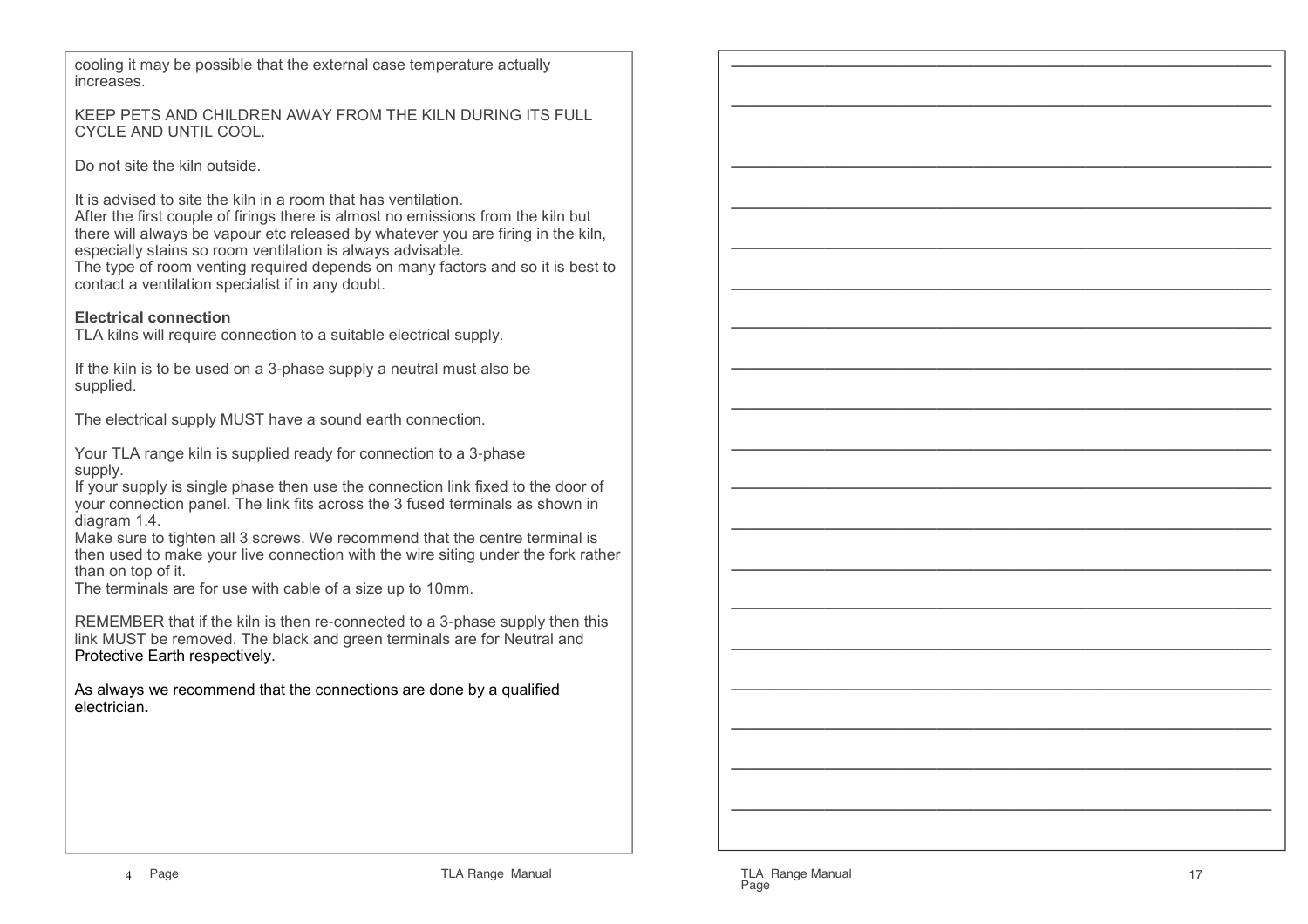



#### **Portable Appliance Testing**

 It is possible, depending on the type of establishment that the kiln is to be used in that the kiln may be required to be Portable Appliance Tested along with other electrical items.

 It is important that the controller is disconnected before testing or there is a risk of the high voltage associated with the test effecting the controller permanently.

On initial testing, the kiln may show a low insulation resistance reading, this is normal and will improve as the kiln dries. Kilns are porous by nature and will absorb moisture from the atmosphere, especial if the kiln is new or has had a period of inactivity.

Periods of testing will be stipulated by the testing body.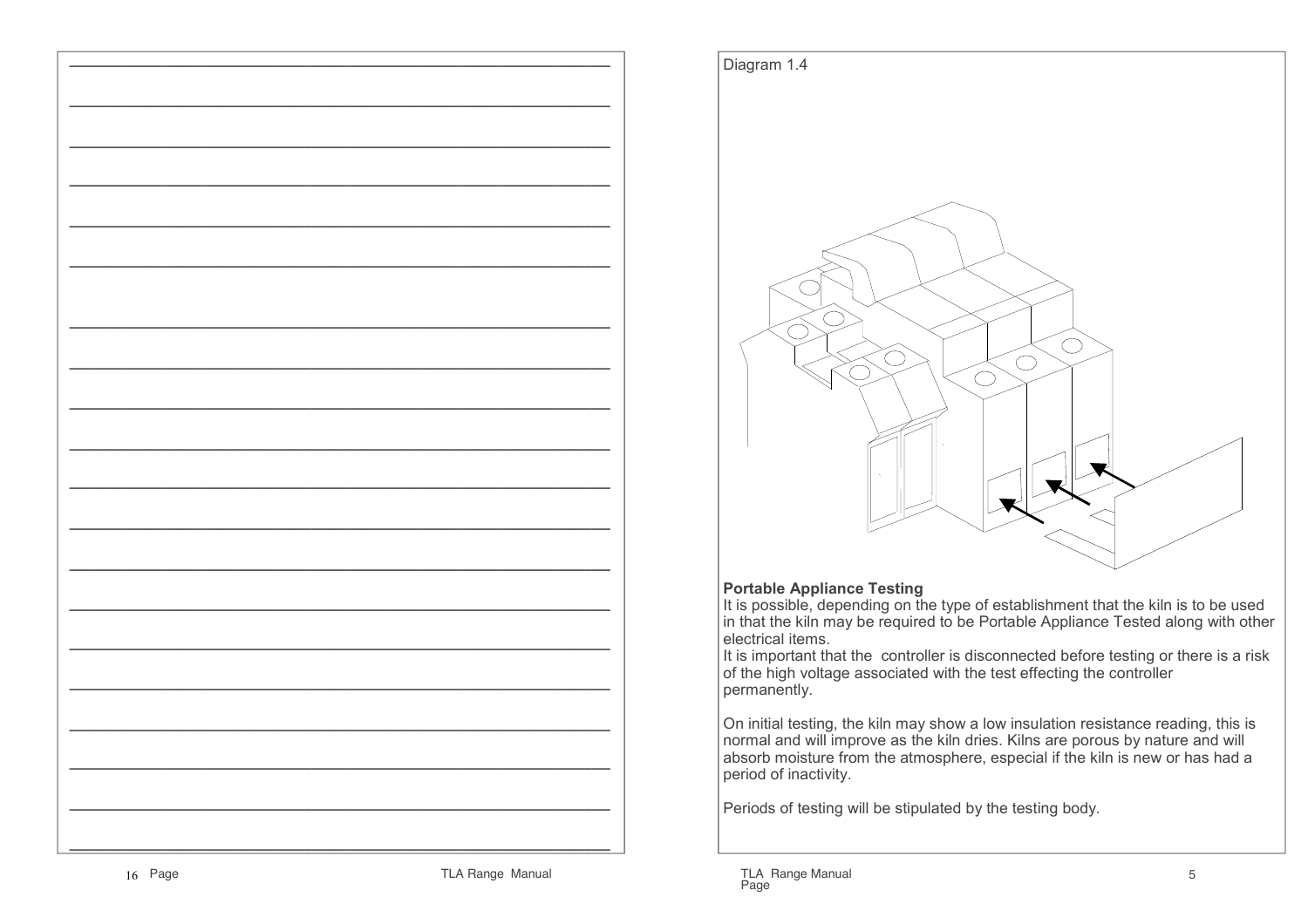#### **KILNS AND R.C.D. "TRIPS"**

 Due to the reasons stated above and to insulation material properties, a certain amount of leakage to earth will probably be evident, therefore the fitting of a 30ma R.C.D. in the circuit can create a fault condition at low temperatures if the kiln is damp, at higher temperatures as the kiln insulation heats up, when first fired or used after a long period of inactivity.

This problem is relatively rare but can be solved by the fitting of a 100ma R.C.D.

Consult us or a fully qualified electrician for advise.

#### **Connecting the controller**

 The controller supplied with your kiln will be fitted with a connecting plug. It will mate to a matching socket fitted to the kiln, usually mounted at low level at the rear or side of the kiln power panel.

 The socket is sided and so will only allow the plug to be inserted in the correct manner.

Once the plug is inserted lock it into place using the securing clamp.

 Always ensure the mains power to the kiln is turned off before fitting or removing the plug.

## **Initial firing**

Before using the kiln it is advisable to fire the kiln empty to a temperature of 800 degrees centigrade at a rate of around 100 degrees per hour. Leave the top bung out of the top vent.This will dry and "settle" the kiln.

Also if you have purchased the kilns furniture set with the kiln it is advisable to load the furniture into the kiln for drying. The kiln furniture will have been cut with a wet cutter and invariably contains a large amount of water. Load the kiln furniture using the props supplied to allow air space between the batts.

On the first firings, a slight odour will be emitted, this is the remnants of binding resins in the boards and should stop after two or three firings depending on temperature of the firings.

 For this initial firing we recommend that the kiln is in a well ventilated area. We suggest that prior to the initial firing, that you use this instruction manual, and the controller manual to ensure you are familiar with all aspects of the kiln and usage of the controller.

We also recommend that the kiln controller is set to fire the kiln at full power to a low temperature and then end, say 50 degrees, whilst being monitored to ensure that it is switching off the kiln and that no problems have occurred during

This could be either an element failure, a burnt connection a loss of supplied power or a component failure

## **Kiln is not reaching temperature or is slow.**

 This could be either an element failure, a burnt connection a loss of supplied power or a component failure. Get the kiln checked by a competent kiln engineer.

#### **Cracks in the kiln brickwork.**

Minor cracking is to be expected, see page 10 of this manual.

 **Back up**

We pride ourselves on our back up and after sales service and so in the unlikely event of any problems please do not hesitate to call our staff for friendly help and advise.

**Contact us**

Kilncare ltd, The Kiln Works, 907 Leek New Road, Baddeley Green, Stoke on Trent, Staffordshire, United Kingdom, ST2 7HQ,Tel 0044 1782 535915, Fax 0044 1782 535338,

 $\overline{\phantom{a}}$ 

 $\mathcal{L}=\{1,2,3,4,5\}$ 

 **Notes**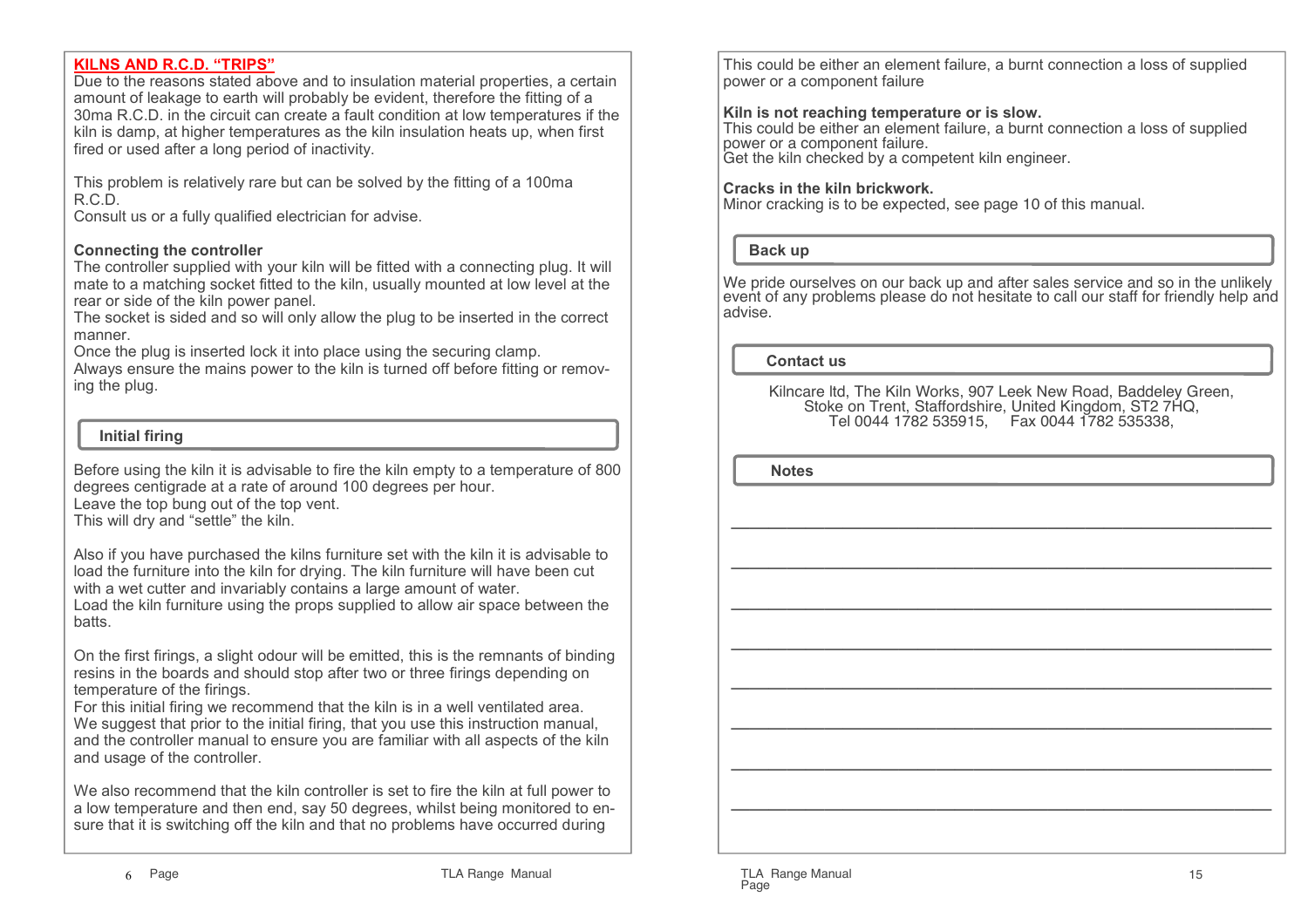#### **Trouble shooting**

#### **Control has no lights**

 If the "mains on" light is not illuminated on the kiln :- Check that the socket outlet that the kiln is plugged into is turned on or that the mains isolator is turned on.

Check that the controller is securely plugged into the kiln.

With the kiln unplugged or turned off, check the cable from the kiln to the controller for damage.

If the "mains on" light is illuminated:-

Check that the "on" "off" button on the controller is in the "on£ position.

#### **The control is working correctly, is showing that the kiln is receiving power but the kiln is not heating up.**

 With the kiln unplugged, check the cable from the kiln to the controller for damage.

Check that the controller is securely plugged into the kiln.

With the mains turned off, a competent person should be used to check the condition of the internal wiring and electrical contact points.

 If there is no obvious damage then the kiln will need to be checked over with an electrical meter.

#### **The control is working correctly, is showing that the kiln is receiving power but the kiln is not heating up.**

 Check the thermocouple can still be seen to be protruding into the kiln chamber , if there is another ceramic tube protruding, this is the heat fuse. Both should be visible by 25-40mm.

## **Controller shows an ERROR message.**

Consult the controller manual and contact Kilncare.

## **Plug top is getting hot on 3kw models.**

 The plug top will get slightly warm with use but if it is getting hot consult a qualified electrician to test the condition of the socket outlet and the plug top.

## **A crackling noise can be heard when the kiln is firing.**

 This will be a loose connection and needs to be fixed immediately by a competent person.

Continued use will almost certainly result in the connection failing.

#### transport.

 At such low temperatures the kiln will overshoot the set point temperature by some amount.

 This is normal as the controller is set to full and not a controlled rate of climb. It may also cause the controller to show an Error message or code, again, this is normal as the controller may believe that the overshoot is caused by the kiln having a fault.

This test is to ensure that the controller shuts the kiln power off, whether it be due to the correct temperature being reached or by it going into fault mode.

#### **Control**

 The controller supplied with this kiln has already been set and the characteristics of the kiln have been entered in to it.

 The kiln and the controller will have already been put through a test firing at the factory.

Please read the instructions on control before starting to use your TLA kiln.

# **Operation**

## **The vents**

 Depending on the kiln model chosen the kiln will have a variety of different venting combinations ranging from 1 in the lid to automatic venting in the lid and multiple vents in the front/sides.

 However the vents, regardless of combination, all have the same purpose. To release moisture from the kiln while it is drying wear during a biscuit or mold firing, to release vapours from glazes or colours and to aid in cooling of the kiln.

For a biscuit or mold firing the vents in the lid would normally be left out or open up to a temperature of around 600c in order to allow all moisture from the work to be released from the kiln chamber. The front / side vents need not be opened during this cycle if not required.

 After the drying temperature has been reached the vents would then be closed to allow the kiln to reach its final temperature.

For glaze / colour vapour release, the vents will be closed after the glaze / colour has finished releasing.

For cooling the vents can be opened at any point after the final temperature has been reached. At this point it may be of advantage to open the front / side vents also to increase cooling. However, when and how the vents are opened for cooling is very much a preference action.

 After removing hot bungs take care use heat resistant clothes and clothing and to sit the hot bungs on a suitable, non combustible surface in an area that is away from children and pets.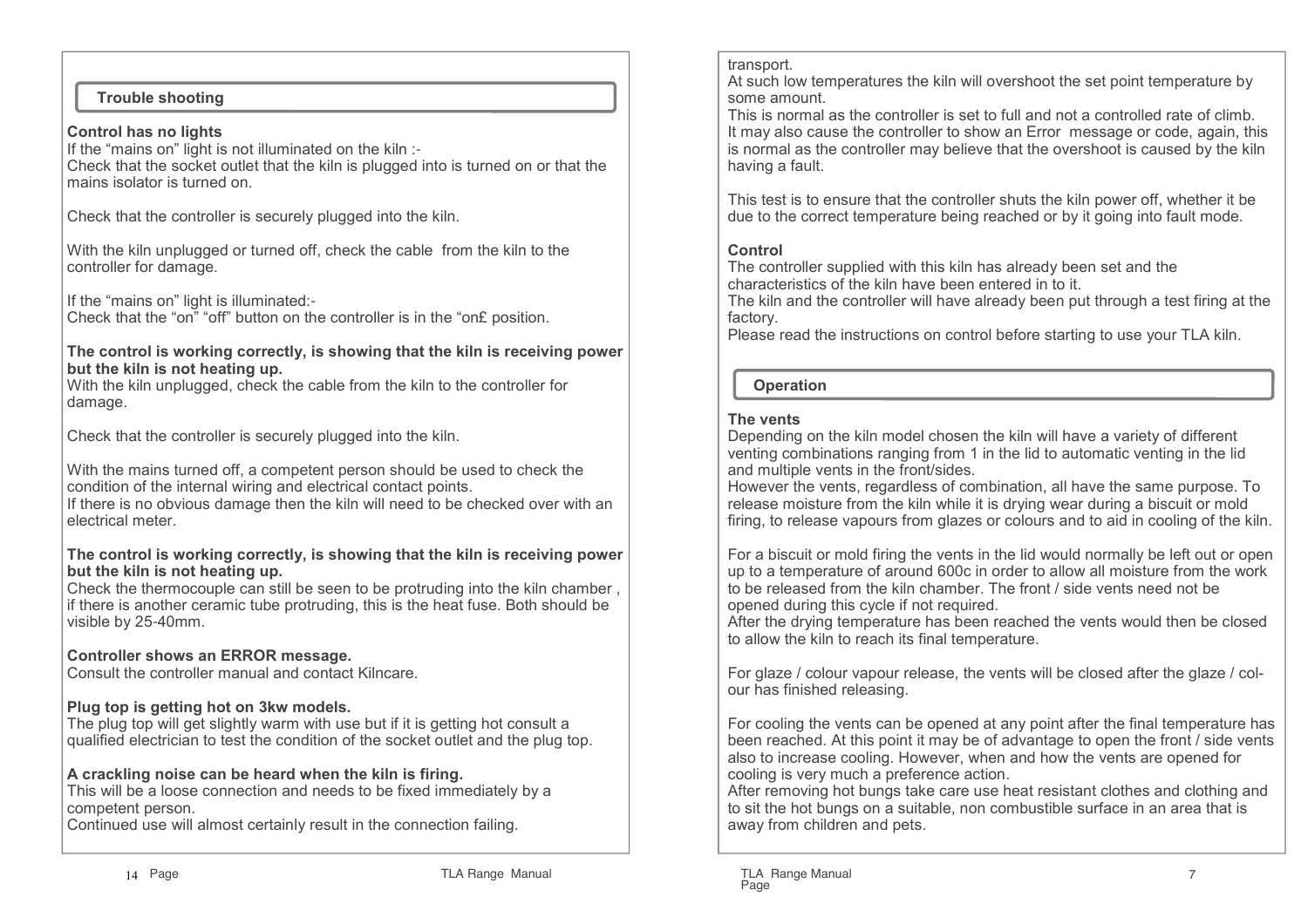#### **Automatic dampers**

 If your kiln is fitted with automatic lid vents (dampers) then the operation of these vents is controlled via the controller and is covered in the controller instructions.

## **Closing the lid**

 Once loaded the lid is pulled shut and the clamp / clamps located and closed to.

The lid is gas spring assisted.

 Take care to ensure that there are no objects sitting on top of the side walls when closing the lid as seal damage can be difficult to repair.

# **The Interlock**

 On all TLA kilns a captive style interlock is used to protect the user from electric shock.

 After the lid is closed and the clamps set, engage the interlock into its slot in the kiln power panel top.

The interlock key is rectangular in will only fit in the correct way.

 To turn the interlock on, turn 90 degrees clockwise, to disengage turn 90 degrees anti-clockwise. This movement is spring assisted and requires only slight effort. Once it starts to turn it will engage fully with the help of its internal spring, **DO NOT FORCE THE INTERLOCK ONCE ITS FINAL POSITION IS** 

 **REACHED.** The interlock will not be "any more on" but you may damage the internal mechanism.

# **Loading**

Before loading the kiln it is advisable to turn the kiln off at the mains supply, event though your safety is ensured by the door interlock switch.

You may have purchased the kiln with a kiln furniture set or you may be using your existing furniture.

The primary consideration when stacking kiln furniture is stability.

How you load the shelves is very much a matter of preference.

 How and where you place your ware will also be very much a matter of preference.

 If the kiln is supplied with half batts, i.e. two shelves per layer, you may find that 3 props will be suffice or you may be happier using a prop in each corner. There is not fixed way of loading kiln furniture, the important thing is that the batt has adequate support.

When loading the kiln furniture be careful, remember, the batts are harder than the brick wall of the kiln and in our experience a large proportion of kiln wall damage is caused by careless kiln furniture loading.

For obvious reasons, care must always be taken when loading larger objects

#### **To pause a program**

 Press and hold the "Function" key then press the "Pause" key.The top display will alternate between the current temperature and

 " - - ". This temperature will be held indefinitely or until the pause key is pressed again. A warning reminder will be sounded every 10 seconds during the pause. When the pause is stopped the kiln will continue through the program from where it was paused.

## **To forward a program**

 At any time the controller can be made to skip to the next segment. To do this, hold the "Function" key and press "advance". This can be useful if the pause button is used.

## **To view entered program data**

 This can be done whether the kiln is firing or not. Press the step key, each press will forward the display to the next section. Once viewed, press the "start" key once to return the control display to kiln temperature.

## **To alter program data while the kiln is firing**

Press the "step" key until the desired value is displayed. Alter it using the "up" or

"down" keys. Press the "start" key once and the new value will be stored and the kiln will continue to fire.

## **Example program**

 If you require the kiln to start a 7am, fire as fast as it can to 800c with the dampers open, then hold for 10 hours with the dampers closed. It would be programmed like so.

We will presume that it is being

programmed at 5pm the evening before. We will make this program 4.

Press "step". Use "up" or "down" to select 4 in the top display. Press "step" Use "up" or "down" keys to select a delay time of "14.00" hours.Press "step". Use "up" or "down" keys to enter "FULL" for ramp rate. Press "fn" and "step" to select damper closed, green light illuminated. Press "step". Use "up" or "down" keys to enter "800" for temperature. Press "step". Use "up" or "down" keys to select a dwell time of "10.00" hours.Press "fn" and "step" to select damper closed, green light extinguished. Press "start" twice. Top display will flash program number then"14.00" with a flashing dot. The bottom window will show"- -" and the delay triangle will flash.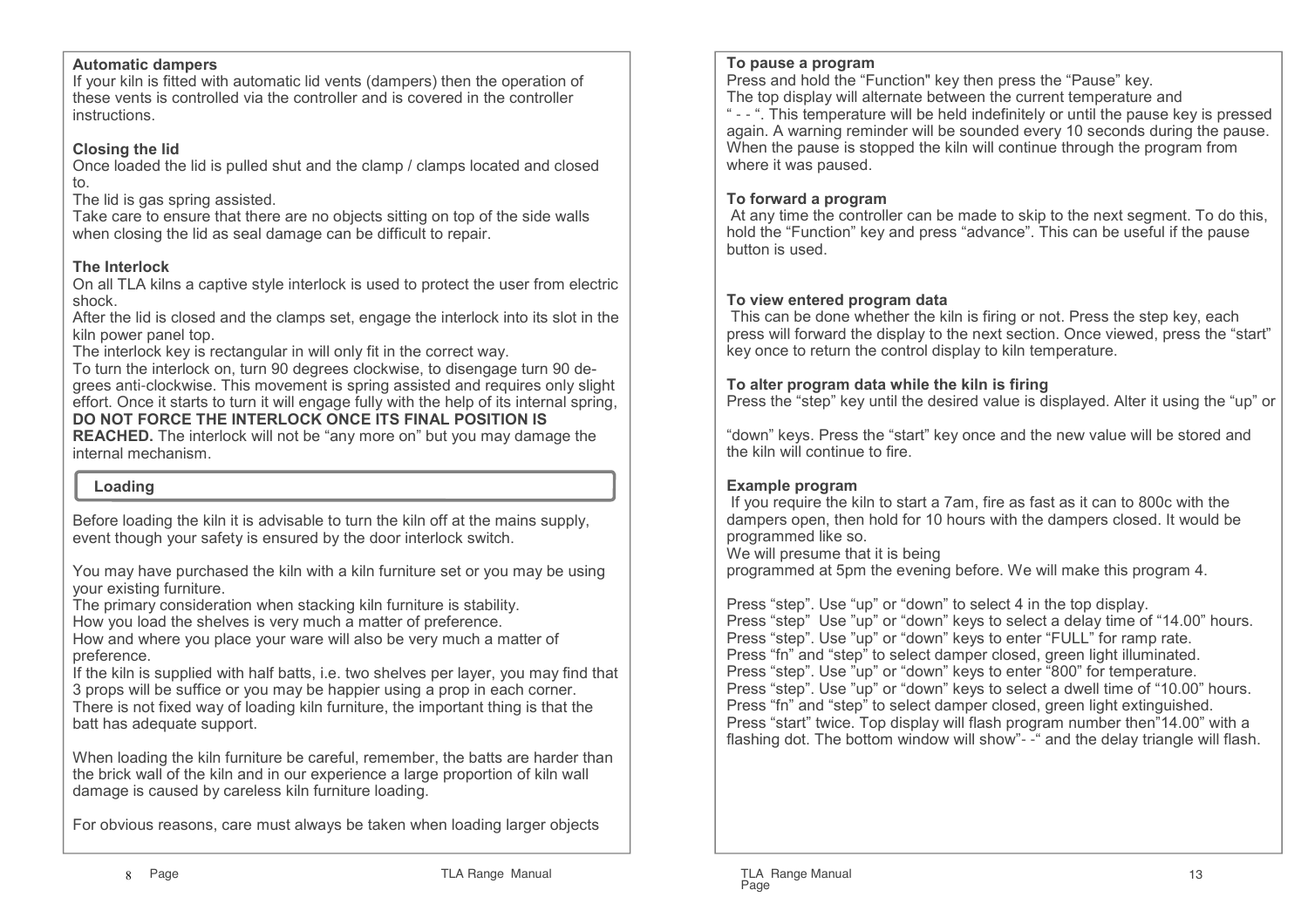This temperature is in Celsius. This temperature is your first temperature. Use the "up" or "down" keys to select the desired temperature.

 Press "step". The top display will show a time, for instance "0.30" or "PASS". The bottom display, again will show "1" and the triangle above dwell will illuminate. Dwell is the time in hours and minutes that you require the kiln to hold the first temperature.

Again, choose by holding the Function Key and pressing the Event key whether your roof vents will be open or closed during this soak period.

Press "step". Top display will show a time, for instance "85", "FULL" or "END". The bottom display will show 2, this is segment 2. . This segment is how fast you would like the kiln to reach its second temperature.

Again, choose by holding the Function Key and pressing the Event key whether your roof vents will be open or closed during this ramp period.

 At this point, if the kiln is required to finish, press the "down" key until "END" is shown in the top display. End is below 00.

All the above is segment 1, the controller has 32

 segments and so for more complicated firings carry on as above by setting the next time, temperature and dwell. When you have programmed all you require, select "END" at the start of the following segment.

Press "start" and the controller will display kiln temperature again.

#### **To run a program**

 Press "step" bottom display will show "Pn" and the top display will show the program number. Use the "up" or "down" keys to select the program number required.

Press "start" the top display will show kiln temperature and the bottom display will go blank.

 Press "start" again and the top display will briefly display the Program number then it will begin the program. Depending on the program contents the delay triangle or the ramp triangle will flash and the segment number will be displayed in the bottom display.

 If a delay has been set the delay triangle will flash and the top display will act as a count down timer showing the hours and minutes remaining before the kiln starts to fire.

 As the kiln fires the top display will show the kiln temperature and the bottom display will show the segment number. If the kiln is climbing the upward facing ramp triangle will flash. When the kiln is holding temperature the dwell light will flash.

**To stop a program**Press "start".

into deeper kilns to avoid back strain.

# **What to expect on the initial firing**

Once the interlock has been engaged and the power turned on, a click will be heard in the power panel, this is the safety contactor, the red "mains on" light on the kiln should illuminate and the controller should illuminate.

 If there is no display on the controller at this point check that the on-off button on the controller is in the "on" position (where fitted).

 Once the controller has been programmed and started a second click will be heard and the orange "heat on" light will illuminate. This click and the orange light will simultaneously go on and off as the controller operates the kiln. The kiln is now firing, ensure that the door clamps are fully closed and that the vent plugs are in or out as required. (or lid dampers in the required position).

As mentioned earlier there may be odours from the kiln.

## **Kiln brickwork cracking.**

 After the initial firing small or hairline cracks may appear at various points in the kiln brickwork and possibly again at the first higher stoneware temperatures. This is normal and is due to expansion and contraction of the kiln bricks. After only a few firings the cracking will stop. Please don't hesitate to call of if you have any concerns about this.

## **Looking after your kiln**

A large contributing factor to element failure is often that debris from general kiln use starts to clog up the grooves that the elements sit in causing them to overheat.

Periodically clean out these grooves and remove the dust and debris.

 This can be done by brushing gently with a suitable brush or by using a filtered vacuum cleaner.

 REMEMBER. After the first few firing the elements become less supple and so when cleaning the grooves be gentle with the elements and try not to disturb them too much.

 As always when working with refractory materials, wear protective clothing and use a suitable dust mask.

If an element starts to "curl" out of the groove it can be saved but the earlier you try the better the result.

 Heat around the area that is starting to curl out with a gas gun and, once the element is orange, ease it back into position with a heat resistant tool. This repair can result in burns if care is not taken and so if in doubt, contact a recognised kiln engineer.